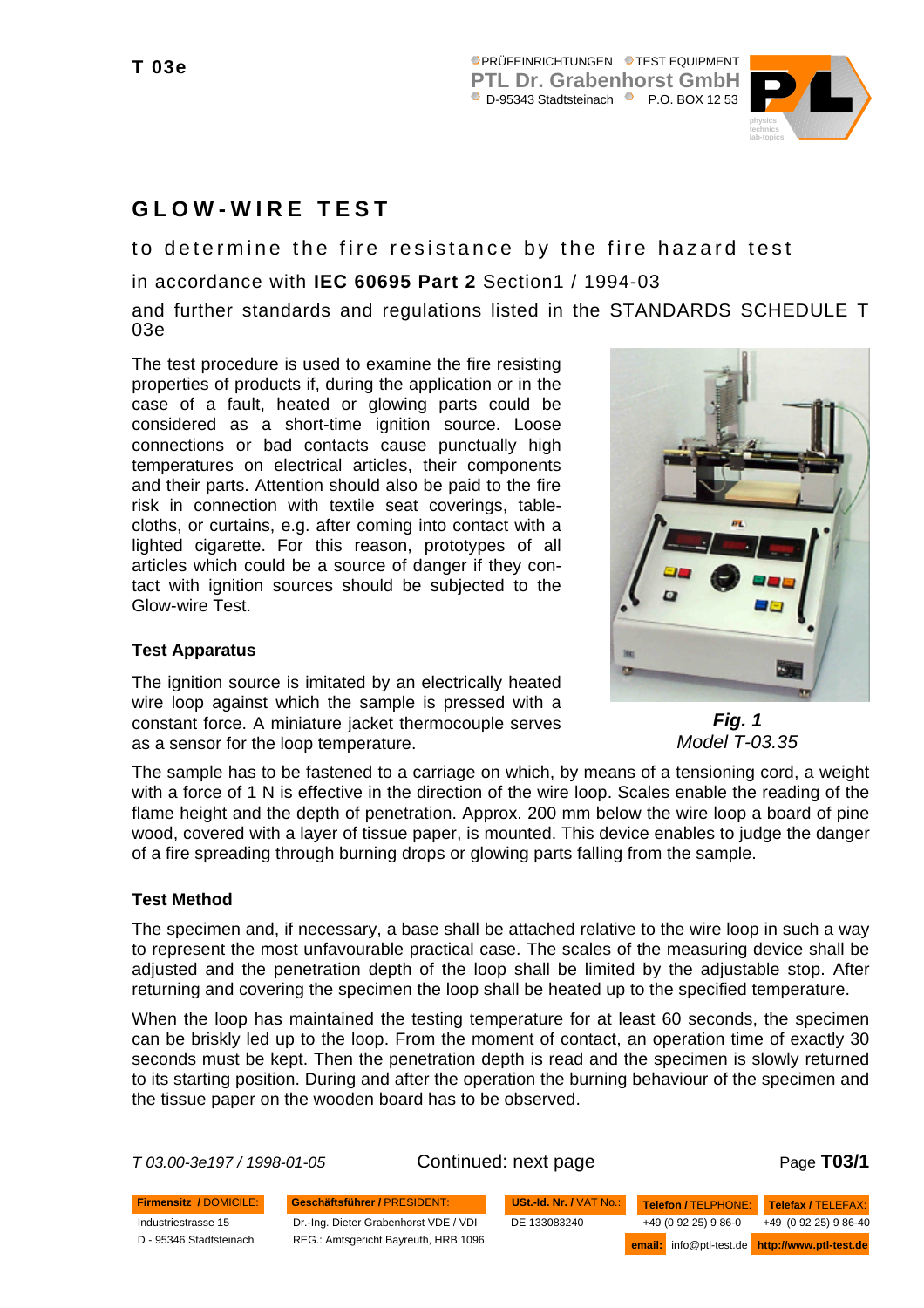

# **PTL GLOW-WIRE TEST APPARATUS T 03.14**

The basic model T 03.14 is a complete operative test apparatus. The calibration is done with silver foil. When the foil melts, the temperature measuring instrument must indicate a temperature of 960 °C. All types contain a cardanic holding device for the specimens which allows an easy adjustment of the point of contact for the loop.

Standard outfit:

- 1 wire loop of nickel-chromium, with clamping mechanism,
- 1 carriage with Cardanic holding device for the specimen, five-fold adjustable,
- 1 rail system with ground running surfaces,
- 1 fine rope pull mechanism with weights for loads of  $1 \pm 0.2$  N.
- 1 indicating device for the depth of penetration, with maximum pointer and stop,
- 1 scale to measure the flame height, multiple adjustable,
- 1 high current isolating transformer to heat the wire loop, with series connected variable ratio transformer, to set the temperature up to 960 °C,
- 1 miniature jacket thermocouple Chromel-Alumel, with plug almost free from thermoelectric voltage and with compensating lead,
- 1 temperature indicating instrument to indicate the temperature of the glow-wire loop, with digital display, measuring range 0...1000 °C, class 0,5, built-in operable, see Fig. 1 and 3, can be recalibrated, with compensation of the ambient temperature.
- 1 housing, desk shaped, with all necessary electrical components, with safety switch and 2 keys.

Design: testing device as *Fig. 2*, mounted on housing of sheet steel, papyrus-white structure varnished, plan dimensions approx. 400 mm x 400 mm, total height approx. 570 mm, carriage and specimen holding device of corrosion-protected material, including  $2 \text{ cm}^2$ foil of fine silver 99,8 %, 0,06 mm thick, for calibration of the temperature indicating instrument, board of pine wood, 10 mm thick, wrapping tissue and mains connection cord set, for connection to A.C. 230 V, 50 to 60 Hz,



other voltages or frequencies: on request

*Fig. 2 Testing device (Model T-03.35)*

*T 03.00-3e297 / 2001-12-10* Continued: next page Page **T03/2**

**Firmensitz /** DOMICILE: **Geschäftsführer /** PRESIDENT: Industriestrasse 15

D - 95346 Stadtsteinach

Dr.-Ing. Dieter Grabenhorst VDE / VDI REG.: Amtsgericht Bayreuth, HRB 1096

+49 (0 92 25) 9 86-0 **USt.-Id. Nr. /** VAT No.: DE 133083240 +49 (0 92 25) 9 86-40 **Telefon /** TELPHONE: **Telefax /** TELEFAX: **email:** info@ptl-test.de **http://www.ptl-test.de**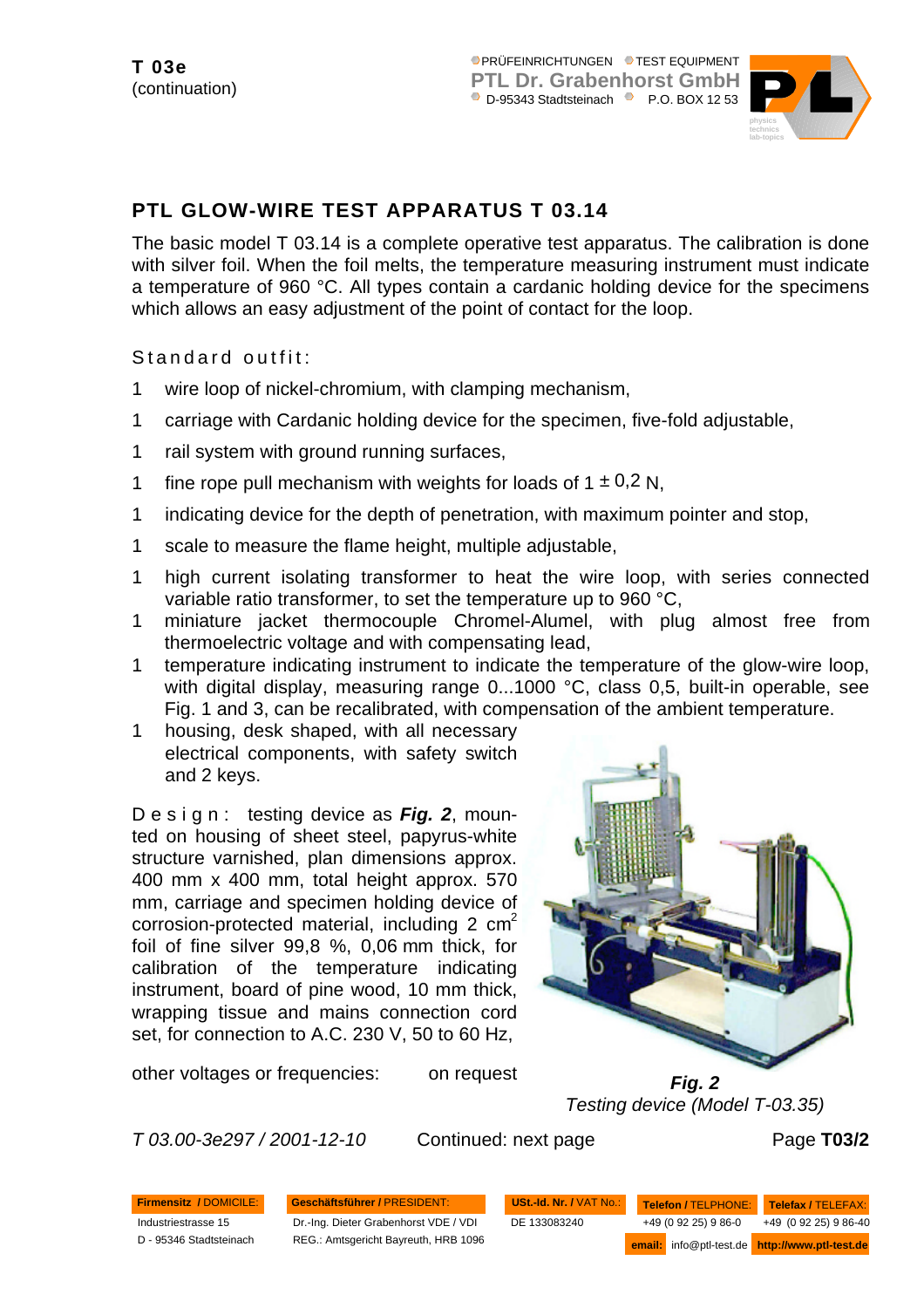

# **PTL GLOW-WIRE TEST APPARATUS T 03.35**

The model **T 03.35** is equal to the basic model T 03.14, however it is fitted with the following additional outfit:

## **PULSE TIMER WITH TIME DISPLAY**

to give an optical and a disengageable sound signa l after 30 seconds each, and to indicate the testing tim e The pulse timer is started by a push button at the same time as the specimen contacts the loop. By that, the indication of the time begins to run. The minutes and the seconds appear on the display in numerals which are good to read. At the first signal, the specimen has to be returned. At each following signal, the flame height has to be observed. The pulse timer can be switched off by pressing the button "STOP". By means of a switch it is possible to preselect, if the glow-wire heating shall be automatically interrupted at the first signal. See *Fig. 1 and 3*.

## **MOTOR DRIVE**

for slowly moving up the specimen to the wire loop , and for returning to the starting position at a constant spee d As soon as the specimen contacts the loop, a coupling releases the carriage. After an operation time of exactly 30 seconds, the carriage is automatically returned. The test results are better reproducible, and the laboratory technician's attention is not diverted during the testing procedure by having to do various operation tasks. He can fully

## **WIRE LOOP CURRENT INDICATOR**

concentrate on the observation of the specimen.

for measuring the current of the glow-wire, with digital displa y

measuring range 0...160 A, class 1, built-in operable, see *Fig. 3*, with a current transformer



*Fig. 3 Model T 03.35*

**Firmensitz /** DOMICILE: **Geschäftsführer /** PRESIDENT:

*T 03.00-3e397 / 2001-12-10* Continued: next page Page **T03/3**

Industriestrasse 15 D - 95346 Stadtsteinach Dr.-Ing. Dieter Grabenhorst VDE / VDI REG.: Amtsgericht Bayreuth, HRB 1096

**USt.-Id. Nr. /** VAT No.: DE 133083240

+49 (0 92 25) 9 86-0 +49 (0 92 25) 9 86-40 **Telefon /** TELPHONE: **Telefax /** TELEFAX: **email:** info@ptl-test.de **http://www.ptl-test.de**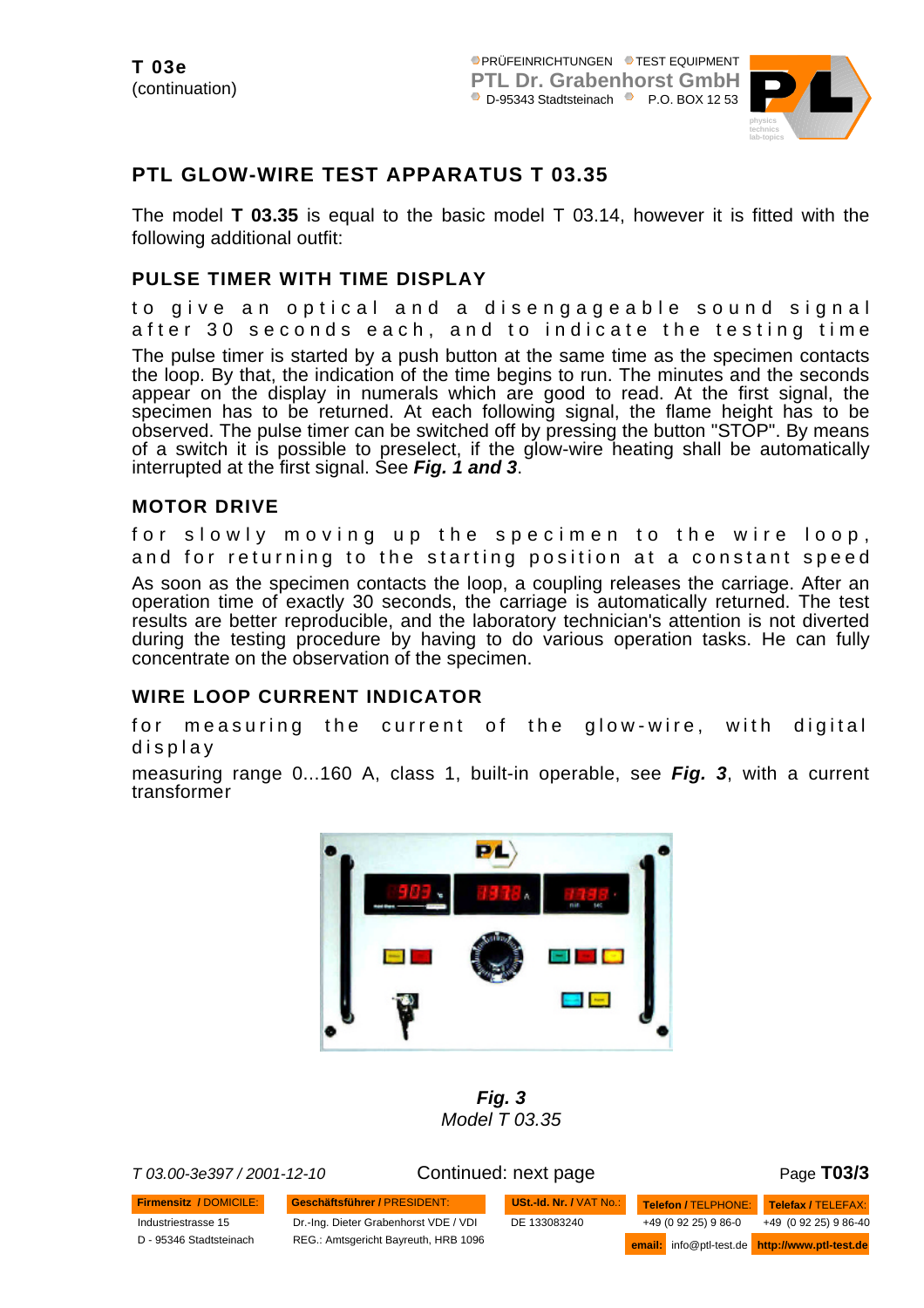

## **PTL GLOW-WIRE TEST APPARATUS**

to determine the fire resistance by the fire hazard test

Outfit:

| Temperature-<br>indicating-<br>instrument | Pulse timer<br>with time display<br>min:sec | Motor drive<br>for the carriage<br>with the specimen | Wire loop<br>current<br>indicator | <b>Article No.</b> |
|-------------------------------------------|---------------------------------------------|------------------------------------------------------|-----------------------------------|--------------------|
|                                           |                                             |                                                      |                                   | $T$ 03.14          |
|                                           |                                             |                                                      |                                   | $T$ 03.35          |

Spare parts:

The articles T 03.81 to T 03.93 are wearing parts and have no guarantee

|                                |                                                     | Article-No. |
|--------------------------------|-----------------------------------------------------|-------------|
|                                | of nickel-chromium, NiCr 8020,                      | T 03.81     |
| Glow-wire loop 0,5             | Material No. 2.4869,                                |             |
|                                | with hole $\varnothing$ 0,6 mm for the thermocouple |             |
| Glow-wire loop 1,0             | of nickel-chromium, NiCr 8020,                      | T 03.82     |
|                                | Material No. 2.4869,                                |             |
|                                | with hole $\varnothing$ 1,1 mm for the thermocouple |             |
| Miniature-jacket-              | Chromel-Alumel,                                     | T 03.84     |
| thermocouple 1,0               | outer $\varnothing$ 1,0 mm, length approx. 100 mm,  |             |
|                                | with plug almost free from thermoelectric voltage   |             |
|                                | and with compensation lead                          |             |
|                                | 500 mm long                                         |             |
| Miniature-jacket-              | Chromel-Alumel,                                     | T 03.86     |
| thermocouple 0,5               | outer Ø 0,5 mm, length approx. 100 mm,              |             |
|                                | with plug almost free from thermoelectric voltage   |             |
|                                | and with compensation lead                          |             |
|                                | 500 mm long                                         |             |
| Silver foil, 2 cm <sup>2</sup> | 0,06 mm thick, fine silver at least 99,8 %,         | T 03.89     |
|                                | for calibration of the                              |             |
|                                | temperature indicating instrument                   |             |
| <b>Wrapping Tissue</b>         | 20 g/qm, set of 10 sheets                           | T 03.89     |
| <b>Fine Wire Brush</b>         | for cleaning glow wire loop                         | T 03.89     |
| <b>Board of Pine Wood</b>      | 10 mm thick                                         | T 03.89     |

*T 03.00-3e497 / 2001-12-10* Continued: next page Page **T03/4**

**Firmensitz /** DOMICILE: **Geschäftsführer /** PRESIDENT: Industriestrasse 15

D - 95346 Stadtsteinach

Dr.-Ing. Dieter Grabenhorst VDE / VDI REG.: Amtsgericht Bayreuth, HRB 1096

**USt.-Id. Nr. /** VAT No.: DE 133083240

+49 (0 92 25) 9 86-0 +49 (0 92 25) 9 86-40 **Telefon /** TELPHONE: **Telefax /** TELEFAX: **email:** info@ptl-test.de **http://www.ptl-test.de**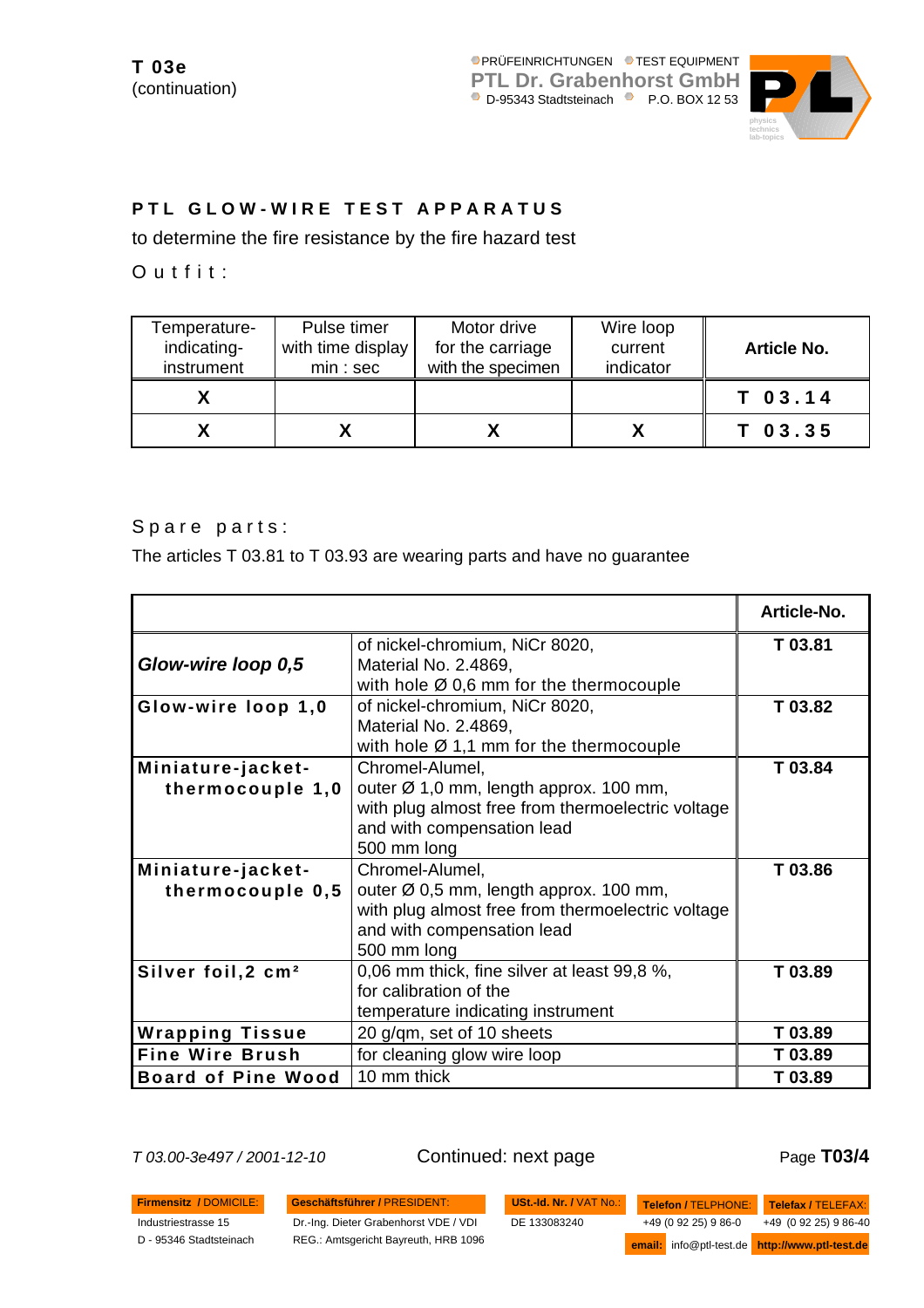

## **PTL-Glühdraht-Prüfgerät PTL GLOW WIRE TEST APPARATUS**

Normen und Vorschriften, nach denen mit den PTL-Glühdraht-Prüfgerät geprüft werden kann:

ACCORDING TO THE FOLLOWING STANDARDS AND PRESCRIPTIONS YOU CAN USE THE PTL GLOW WIRE TEST APPARATUS:

| Norm<br><b>STANDARD</b>          | Teil         | Ausgabe<br>PART ISSUE | Kapitel<br><b>CLAUSE</b> | Bild<br>FIG. | Norm<br>STANDARD       | Teil                   | Ausgabe<br><b>PART ISSUE</b> | Kapitel<br><b>CLAUSE</b> | <b>Bild</b><br>FIG. |
|----------------------------------|--------------|-----------------------|--------------------------|--------------|------------------------|------------------------|------------------------------|--------------------------|---------------------|
|                                  |              |                       |                          |              |                        |                        |                              |                          |                     |
| <b>BS 1363</b><br><b>BS 5733</b> |              | 1984<br>1979          | 23.2.2                   | 25&26<br>1&2 | IEC 60695<br>IEC 60695 | $2 - 1/1$<br>$2 - 1/2$ | 1994-03<br>1994-03           |                          |                     |
| EN 50075                         |              | 1990-07               | 17                       |              | IEC 60695              | $2 - 1/3$              | 1994-03                      |                          |                     |
| EN 50262                         |              | 1998-09               | 12.2                     |              | IEC 60730              | 1                      | 1993-10                      | 21.2, An. G2             |                     |
| EN 60238                         |              | 1996-07               | 20.3                     |              | IEC 60745              | $\mathbf{1}$           | 1997-02                      | 29.2, An. E              |                     |
| EN 60309                         | 1            | 1997                  | 27.4                     | 11a&b        | <b>IEC 60884</b>       | $\mathbf{1}$           | 1994-06                      | 28.1.1                   |                     |
| EN 60335                         | 1            | 1994-091)             | 30.2.2, An. K            |              | IEC 61058              | $\mathbf{1}$           | 1996-10                      | 21.1, An. C              |                     |
| EN 60335                         | $2 - 3$      | 1995                  | 30.2.2                   |              | NF C 20-455            |                        | 1980-04                      |                          |                     |
| EN 60335                         | $2 - 6$      | 1990                  | 30.2.2                   |              | <b>VDE 0304</b>        | $\overline{4}$         | $1986 - 102$                 | 6                        | 1&2                 |
| EN 60669                         | $\mathbf{1}$ | 1995-08               | 24.1.1                   |              | <b>VDE 0471</b>        | $2 - 1/0$              | 1997-04                      |                          |                     |
| EN 60695                         | $2 - 1/0$    | 1996                  |                          |              | <b>VDE 0471</b>        | $2 - 1/1$              | 1997-04                      |                          |                     |
| EN 60695                         | $2 - 1/1$    | 1996                  |                          |              | <b>VDE 0471</b>        | $2 - 1/2$              | 1997-04                      |                          |                     |
| EN 60695                         | $2 - 1/2$    | 1996                  |                          |              | <b>VDE 0471</b>        | $2 - 1/3$              | 1997-04                      |                          |                     |
| EN 60695                         | $2 - 1/3$    | 1996                  |                          |              | <b>VDE 0551</b>        |                        | 1995-09                      | 1, 26.2                  | 6&7                 |
| EN 60742                         |              | 1995-06               | 1, 26.2                  | 6&7          | <b>VDE 0570</b>        | $\mathbf{1}$           | 1998-07                      | 19.2, An. E              |                     |
| EN 61058                         | 1            | 19923                 | 21.1, An. C              |              | <b>VDE 0570</b>        | 1                      | 1998-07                      | 27.2, An. E              |                     |
| EN 61558                         | 1            | 1997-11               | 19.2, An. E              |              | <b>VDE 0606</b>        |                        | 1976-02                      | 26                       |                     |
| EN 61558                         | 1            | 1997-11               | 27.2, An. E              |              | <b>VDE 0616</b>        | 1                      | 1997-03                      | 20.3                     |                     |
| IEC 60238                        |              | 1998-09               | 20.3                     |              | <b>VDE 0619</b>        |                        | 1999-04                      | 12.2                     |                     |
| IEC 60309                        | 1            | 1997-08               | 27.4                     | 11a&b        | <b>VDE 0620</b>        | 101                    | 1992-05                      | 17                       |                     |
| IEC 60320                        | 1            | 1994-06               | 27.1                     |              | <b>VDE 0623</b>        | 1                      | 1998-11                      | 27.4                     | $11a$ &b            |
| IEC 60335                        | 1            | 1991-04               | 30.2.2, An. K            |              | <b>VDE 0630</b>        | 1                      | 1993-05                      | 21.1, An. C              |                     |
| IEC 60335                        | $2 - 3$      | 1993-06               | 30.2.2                   |              | <b>VDE 0632</b>        | 1                      | 1996-04                      | 24.1.1                   |                     |
| IEC 60598                        | 1            | 1999-02               | 4.15                     |              | <b>VDE 0634</b>        | 1                      | 1987-09                      | 14                       |                     |
| IEC 60598                        | 1            | 1999-02               | 13.3.2                   |              | <b>VDE 0700</b>        | 1                      | 1995-10                      | 30.2.2, An. K            |                     |
| IEC 60670                        |              | 1989-10               | 14                       | 6            | <b>VDE 0700</b>        | 3                      | 1996-03                      | 30.2.2                   |                     |
| IEC 60695                        | $2 - 1/0$    | 1994-03               |                          |              | <b>VDE 0700</b>        | 6                      | 1992-06                      | 30.2.2                   |                     |

**1** ) + A11 / 1995-05

**2** ) Entwurf / DRAFT

**3** ) + A1 / 1992

*T-03.00-Nz197 / 1999-05-06* Seite Page **T03/N**

**Firmensitz /** DOMICILE: **Geschäftsführer /** PRESIDENT:

Industriestrasse 15 D - 95346 Stadtsteinach Dr.-Ing. Dieter Grabenhorst VDE / VDI

REG.: Amtsgericht Bayreuth, HRB 1096

| USt.-Id. Nr. / VAT No.: |                      | Telefon / TELPHONE: Telefax / TELEFAX:         |
|-------------------------|----------------------|------------------------------------------------|
| DE 133083240            | +49 (0 92 25) 9 86-0 | +49 (0 92 25) 9 86-40                          |
|                         |                      | email: info@ptl-test.de http://www.ptl-test.de |